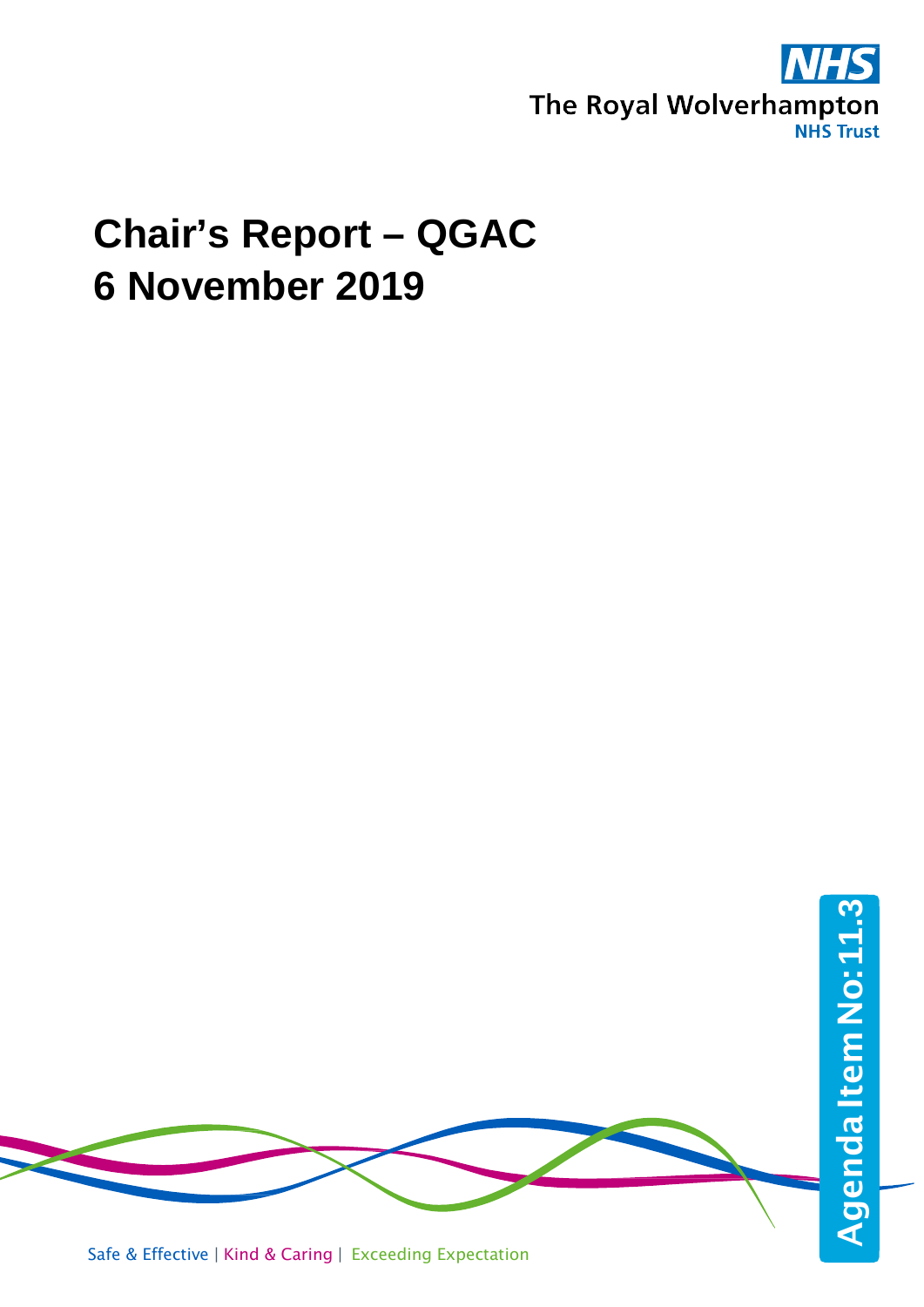### The Royal Wolverhampton **NHS NHS Trust**

#### **CHAIRMAN'S SUMMARY REPORT**

*This summary sheet is for completion by the Chair of any committee/group to accompany the minutes required by a trust level committee.*

| <b>Name of Committee/Group:</b>                                                                                                                                             | <b>Quality Governance Assurance Committee</b>                                                                                                                                                                                                                                                                                                                                                                                                                                                                                                                                                                                                                                                                                                                                                                                                                                |  |
|-----------------------------------------------------------------------------------------------------------------------------------------------------------------------------|------------------------------------------------------------------------------------------------------------------------------------------------------------------------------------------------------------------------------------------------------------------------------------------------------------------------------------------------------------------------------------------------------------------------------------------------------------------------------------------------------------------------------------------------------------------------------------------------------------------------------------------------------------------------------------------------------------------------------------------------------------------------------------------------------------------------------------------------------------------------------|--|
| <b>Report From:</b>                                                                                                                                                         | Rosi Edwards - Chairperson                                                                                                                                                                                                                                                                                                                                                                                                                                                                                                                                                                                                                                                                                                                                                                                                                                                   |  |
| Date:                                                                                                                                                                       | October 2019                                                                                                                                                                                                                                                                                                                                                                                                                                                                                                                                                                                                                                                                                                                                                                                                                                                                 |  |
| <b>Action Required by receiving</b><br>committee/group:                                                                                                                     | $\sqrt{\mathsf{F}}$ For Information<br>□ Decision<br>$\Box$ Other                                                                                                                                                                                                                                                                                                                                                                                                                                                                                                                                                                                                                                                                                                                                                                                                            |  |
|                                                                                                                                                                             |                                                                                                                                                                                                                                                                                                                                                                                                                                                                                                                                                                                                                                                                                                                                                                                                                                                                              |  |
| <b>Aims of Committee:</b><br>Bullet point aims of the reporting<br>committee (from Terms of<br>Reference)                                                                   | To review and oversee the management of risk across the Trust.                                                                                                                                                                                                                                                                                                                                                                                                                                                                                                                                                                                                                                                                                                                                                                                                               |  |
| <b>Drivers:</b><br>Are there any links with Care Quality<br>Commission/Health &<br>Safety/NHSLA/Trust Policy/Patient<br>Experience etc.                                     | To receive reports, reviewing and ensuring compliance with national,<br>regional and local standards to ensure high quality service provision<br>and to ensure compliance with regulatory authorities.                                                                                                                                                                                                                                                                                                                                                                                                                                                                                                                                                                                                                                                                       |  |
|                                                                                                                                                                             |                                                                                                                                                                                                                                                                                                                                                                                                                                                                                                                                                                                                                                                                                                                                                                                                                                                                              |  |
| <b>Main Discussion/Action Points:</b><br>Bullet point the main areas of<br>discussion<br>held<br>the<br>at<br>which<br>committee/group<br>meeting<br>need to be highlighted | <b>QGAC Chair's report October 2019</b><br><b>Advise</b><br>QGAC discussed the following:                                                                                                                                                                                                                                                                                                                                                                                                                                                                                                                                                                                                                                                                                                                                                                                    |  |
|                                                                                                                                                                             | Continuous Quality Improvement. Presentation by Dr Dowson of Q2<br>report. QGAC discussed the ward huddle tool, now being rolled out,<br>and the Long Length of Stay ward reviews launched in Division 2, with<br>Division 1 wishing to join in. Work on sepsis continues, with sustained<br>improvements in ED. Nursing QI initiatives in Fairoak on falls were<br>particularly noted. Resources: all the team (8) have passed the QSIR<br>assessment process and are now qualified to train others. A nursing<br>secondment ends in December and QGAC were keen for this post to<br>be filled.                                                                                                                                                                                                                                                                             |  |
|                                                                                                                                                                             | Learning from Deaths Report Presentation by Dr Odum. The Trust's<br>crude mortality shows a decreasing trend. The national SHMI dataset<br>shows the most recent score for RWT of 1.15 (June 2018 to May<br>2019). The next update is due in December. PwC anticipate a further<br>reduction. Mortality reviewers have been in post for 2 months and the<br>rate of SJR completion is showing an improvement. In future SJRs will<br>not be divided into SJR 1 and 2. The SJR will be completed by a<br>person not involved in the case and findings will be presented to the<br>directorate. If the directorate disagrees with the findings a further<br>independent SJR will be carried out. QGAC considered the need for<br>external independence in some cases and it was agreed that this trust<br>should seek arrangements with another trust to carry out independent |  |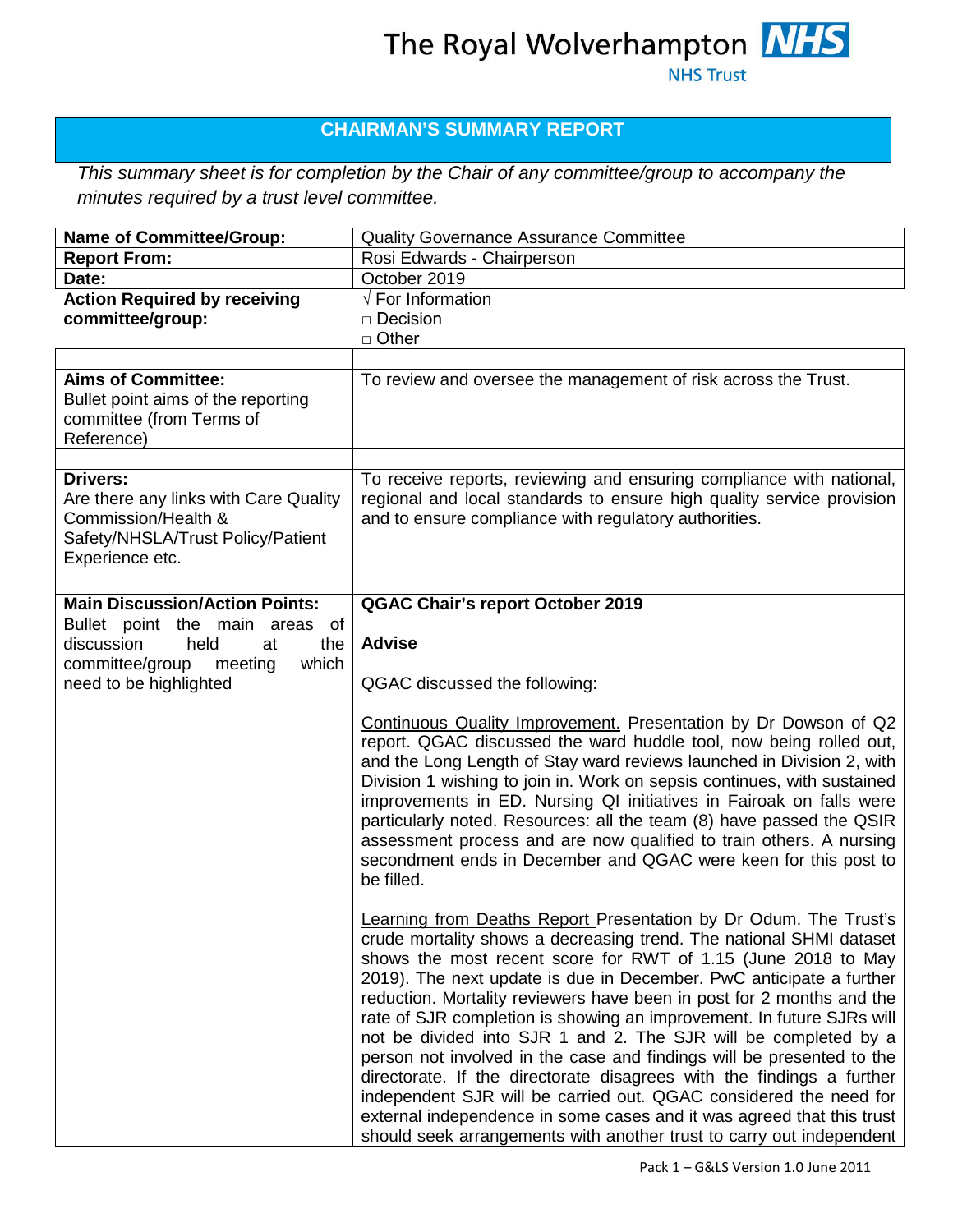| <b>NHS Trus</b> |  |
|-----------------|--|
|                 |  |

| reviews for one another.                                                                                                                                                                                                                                                                                                                                                                                                                                                                                                                                                                               |
|--------------------------------------------------------------------------------------------------------------------------------------------------------------------------------------------------------------------------------------------------------------------------------------------------------------------------------------------------------------------------------------------------------------------------------------------------------------------------------------------------------------------------------------------------------------------------------------------------------|
| IQPR - presentations by G Nuttall and Prof Cannaby. Performance:<br>time in ED: RWT is not meeting the target but its performance is in the<br>top 40 nationally. RTT: endoscopy has not been hitting targets due to<br>an increase in referrals, but the recovery plan should see it back in<br>line in December. Quality: an ambitious falls project is underway, with<br>CQI team support.                                                                                                                                                                                                          |
| <b>BAF</b><br>Updates to SR12 and SR13 were discussed and agreed.                                                                                                                                                                                                                                                                                                                                                                                                                                                                                                                                      |
| SR12: GC2 and 3 removed and combined with GC6, which notes<br>progress towards the trust being within normal parameters. A review<br>of the rating was considered, and it was agreed to wait until more data<br>points and evidence had been obtained.                                                                                                                                                                                                                                                                                                                                                 |
| SR13: GC2 particularly noted: RWT direct divert to Walsall has now<br>ended, as RWT 2 week waits for breast referrals has now improved<br>significantly (24 days when SR13 was updated, now 14 days). The<br>principle of equalisation of waiting times across the STP and mutual<br>support between trusts remains.                                                                                                                                                                                                                                                                                   |
| TRR: QGAC sought clarification on a number of updates of risks and<br>asked about actions being taken.                                                                                                                                                                                                                                                                                                                                                                                                                                                                                                 |
| <b>Well Led Report</b><br>This report contains the actions arising from CQC inspections prior to<br>the latest inspection which concluded in September 2019. QGAC<br>agreed to the closure of one action relating to ED, and 4 in radiology.<br>The few remaining issues related to GP practices inspected in 2018<br>and late 2019. On receipt of the CQC report for the most recent<br>inspection a combined action will be drawn up.                                                                                                                                                                |
| <b>Assure</b>                                                                                                                                                                                                                                                                                                                                                                                                                                                                                                                                                                                          |
| <b>Organ Donation Group</b><br>This reported to COG that last year the Trust performed to a very high<br>standard with all patients suitable for donation being screened with 14<br>patients consented for donation with 9 becoming successful organ<br>donors. This current year has been relatively quiet and to date two<br>from four potential patients have gone on to be donors. The group was<br>reassured that the systems and processes in place are well<br>established and there have been no missed potential referrals. The<br>organ donation group was commended for its excellent work. |
| <b>Safeguarding Group Report</b><br>The Trusts Safeguarding lead presented the quarter one report to<br>COG. The Trust is fully compliant with attending the Safeguarding<br>Board and it was noted that this meeting would now be called<br>"Wolverhampton Together".                                                                                                                                                                                                                                                                                                                                 |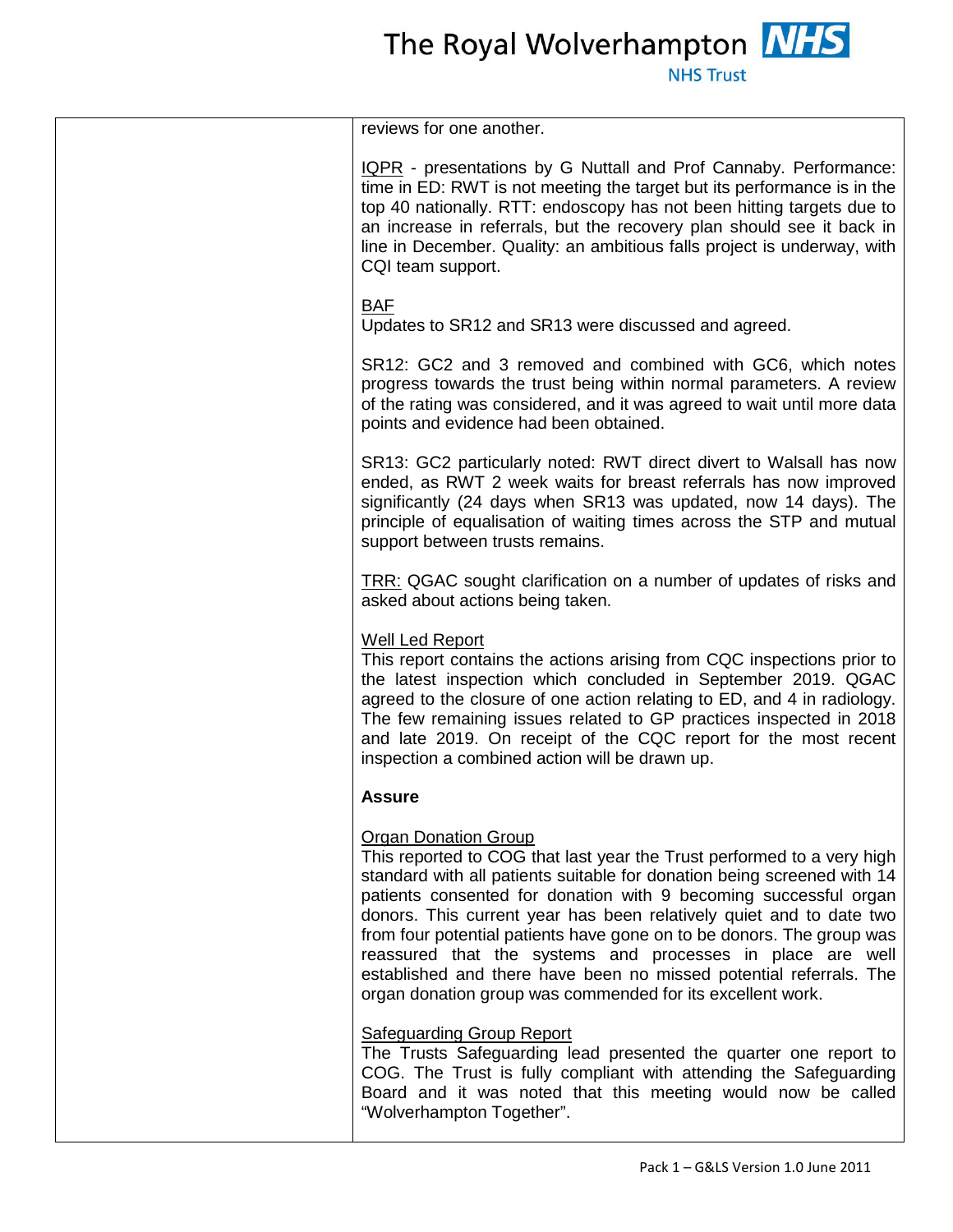## The Royal Wolverhampton **NHS**

**NHS Trust** 

The Trust is compliant with work in regards to serious case reviews. The Trust's Prevent training is compliant and work continues to ensure training is up to date with respect to the MCA and DoLs process. It is noteworthy that the Trust is the third highest reporting for DoLs in the West Midlands. QGAC considered while the current performance on safeguarding is good, this is a very complex area and there is much more to do regarding the way the trust deals with mental health issues. Board development sessions on this are planned in 2020.

#### Governance: Black Country Pathology Service (BCPS)

QSIG heard that work was ongoing in regard to standardising and embedding governance arrangements across BCPS partner site and the new cytology service. A management and Governance reporting structure is in place and includes a Quality meeting with all BCPS stakeholder members. A draft Risk Management strategy is to be consulted on with BCPS partners and contains arrangements for reporting and assurance expectations.

#### **Partial assurance**

#### Falls Prevention Group

This reported to COG that since January 2019 Falls are reducing and remain below the national bench mark to July 2019. A number of CQI projects are being facilitated and shared learning across ward areas is successful. The group was informed of two falls (February and May 2019) that had been referred to the coroner. One has concluded with a narrative verdict and the second inquest remains in process.

#### NCEPOD – On the Right Course

This report relates to teenagers/young adults receiving systemic anticancer therapy. A broad range of recommendations relating to consent, end of life care, documentation, policies and procedures is contained within the report.

Of the 16 recommendations, 7 had been completed although there were some discrepancies between performance in Haematology compared with Oncology. A request was made for separate reports to be prepared for Oncology and Haematology to ensure that both are compliant and this will be re-presented to COG in December 2019.

#### **Cancer**

The STP plan for sharing demand for appointments for breast symptomatic patients has been successful and direct referrals by RWT to other trusts has now ended. The benefit to patients of the reduction in waiting times is not evident in the dashboard. Page 15 of the IQPR indicates the successful actions taken - recruiting 6 additional radiographers, new Head and Neck and Breast Consultant now in place, and successful recruitment of Colorectal Cancer Advanced Practitioner in Radiotherapy - which should help to improve performance.